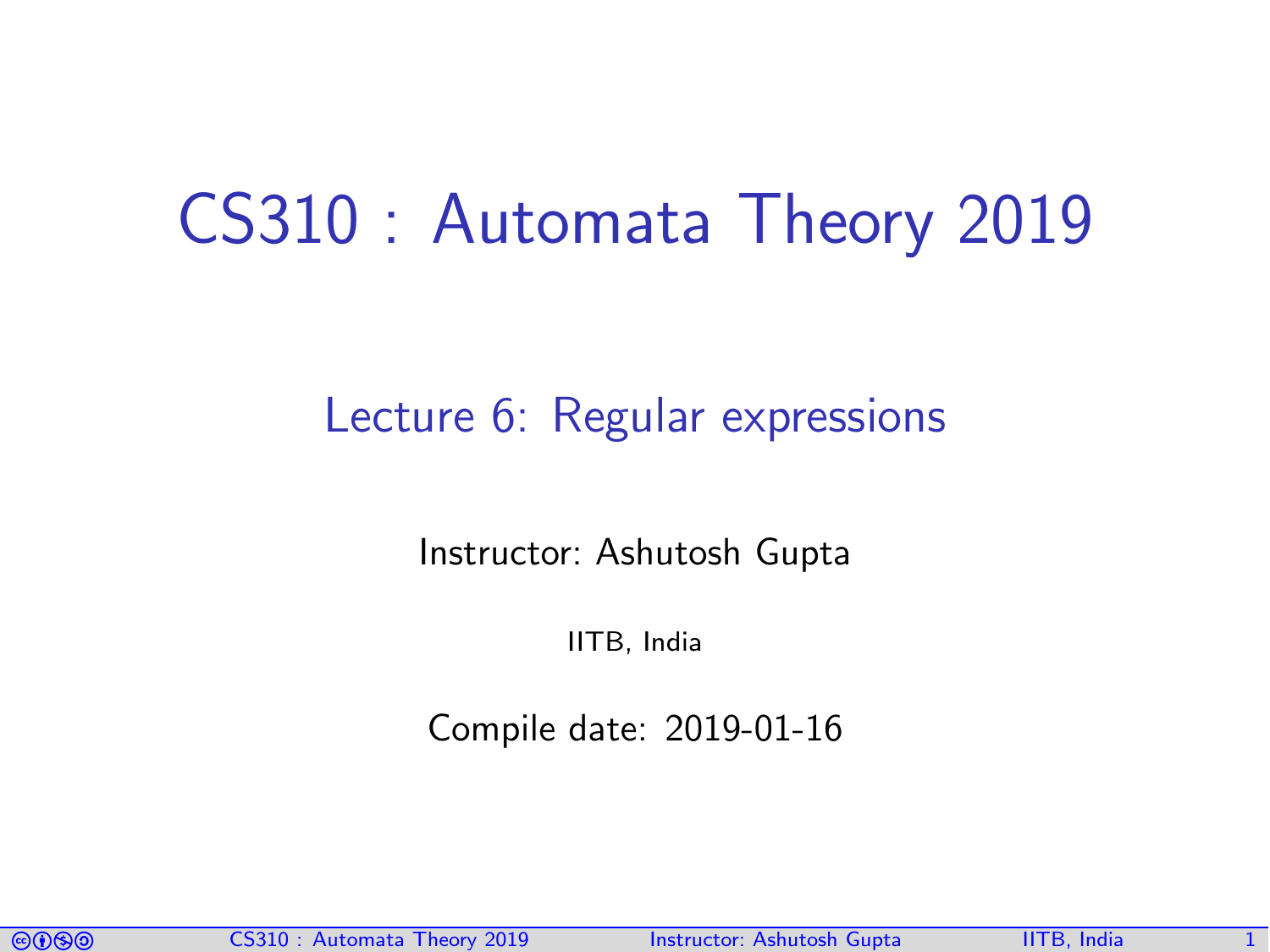We have been using automatons to define languages.

We talk about languages without automatons, e.  $g_{\alpha}$ , programming languages.

Now let us talk about languages using some other means.

We define regular expressions to declare languages.

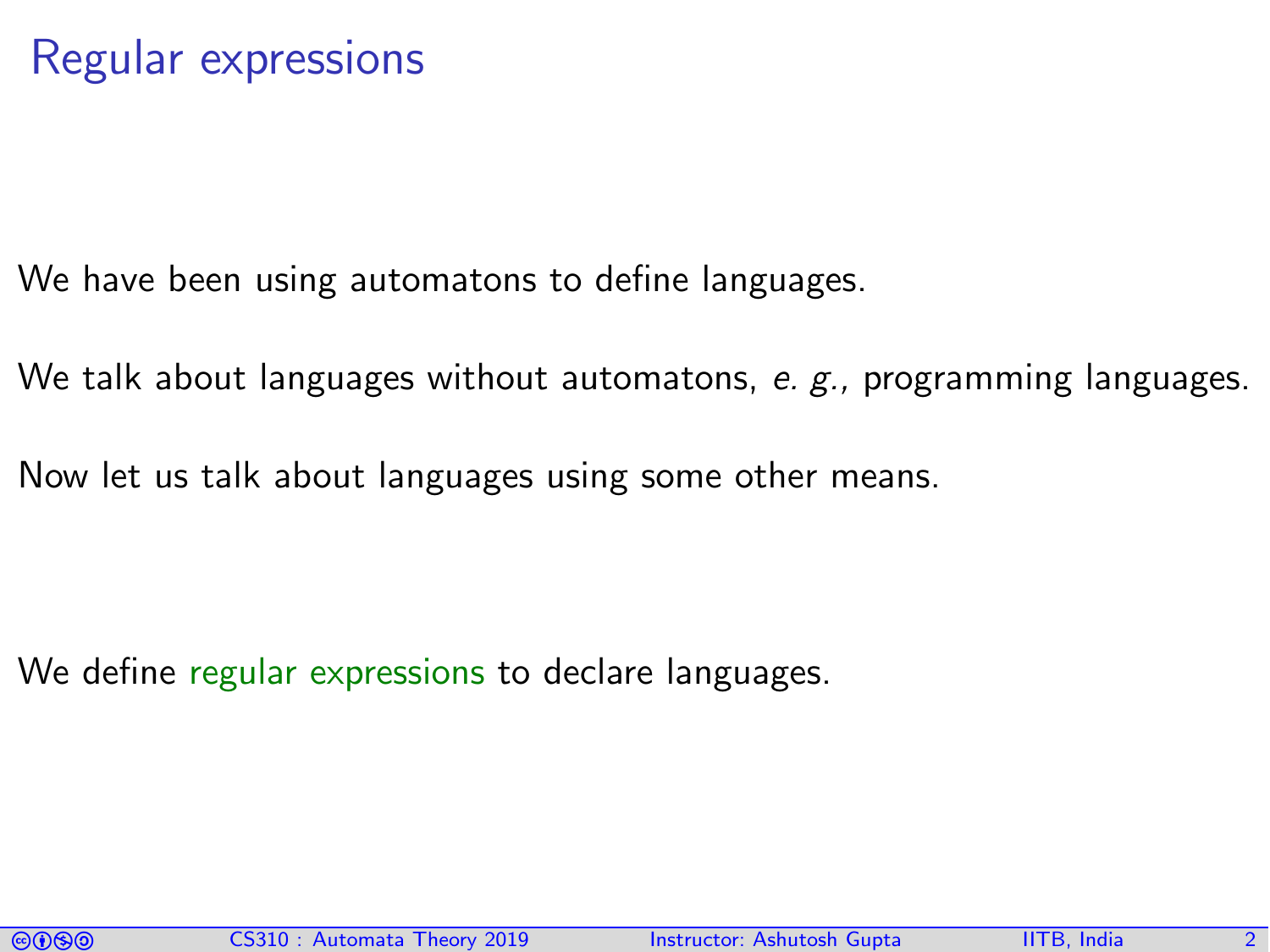## Topic 6.1

#### <span id="page-2-0"></span>[Regular expressions](#page-2-0)

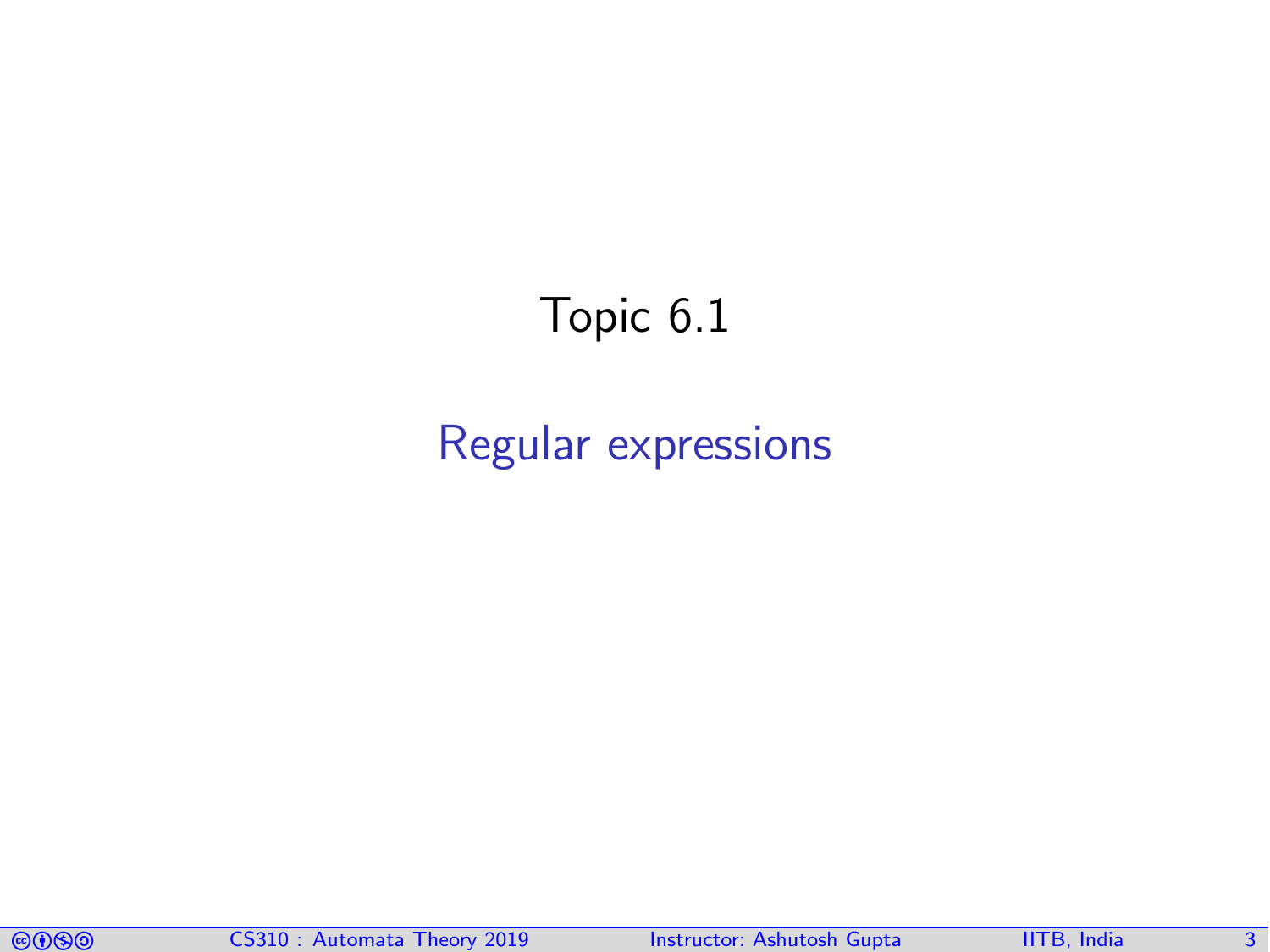#### Regular expressions : give a word

We can declare singleton languages by simply writing the member word.

Example 6.1 We write 01 instead of writing  $\{01\}$ .

More examples:

- $\blacktriangleright$  1
- $\triangleright$  011101
- $\blacktriangleright$  all
- $\blacktriangleright$   $\epsilon$

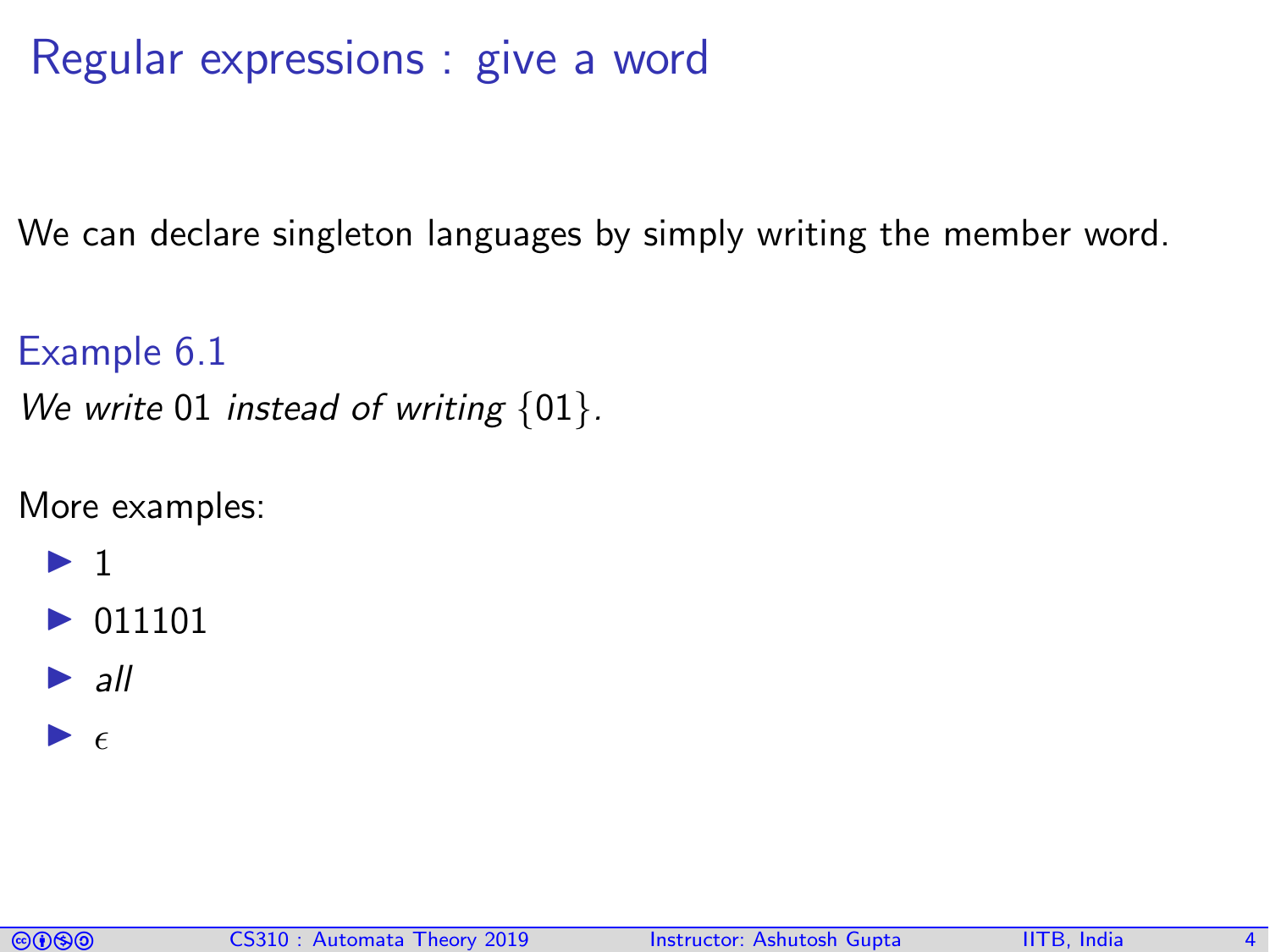Regular expressions : empty language

We have already seen  $\emptyset$  denotes the language without any element.

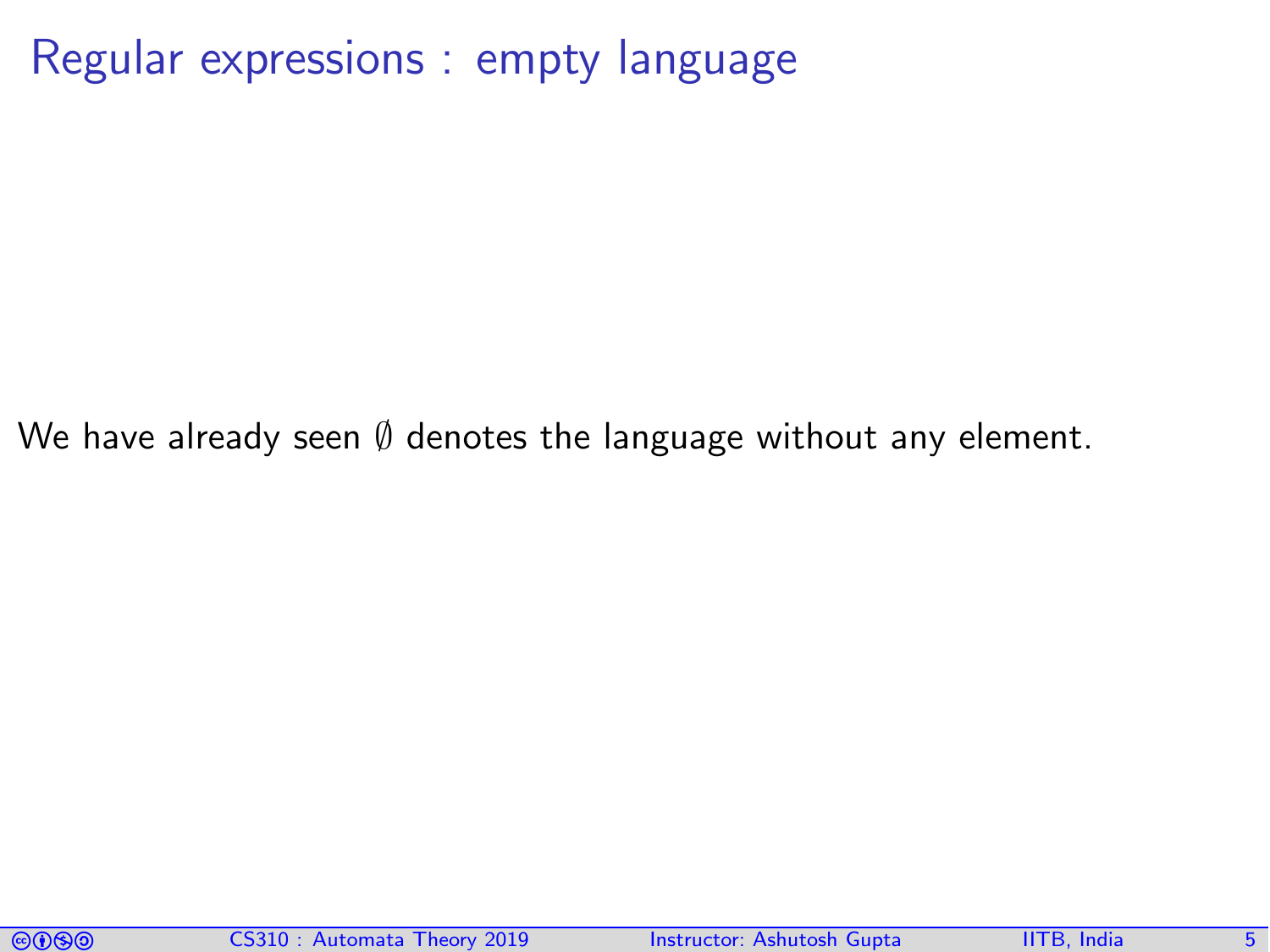### Regular expressions : union of languages

If we have two languages, we can describe the union of the languages using the operator  $'+'.$ 

Example 6.2

For example, Consider language  $\{01, 10, 0, \epsilon\}.$ 

$$
L(\underbrace{01+10+0+\epsilon}_{regular \text{ expression}}) = \{01, 10, 0, \epsilon\}.
$$

More examples:

► 
$$
L(1+0) = {1,0}
$$
  
\n►  $L(011 + 101) = {011, 101}$   
\n►  $L(all + none) = {all, none}$   
\n►  $L(\epsilon + 1 + 1) = {\epsilon, 1}$ 

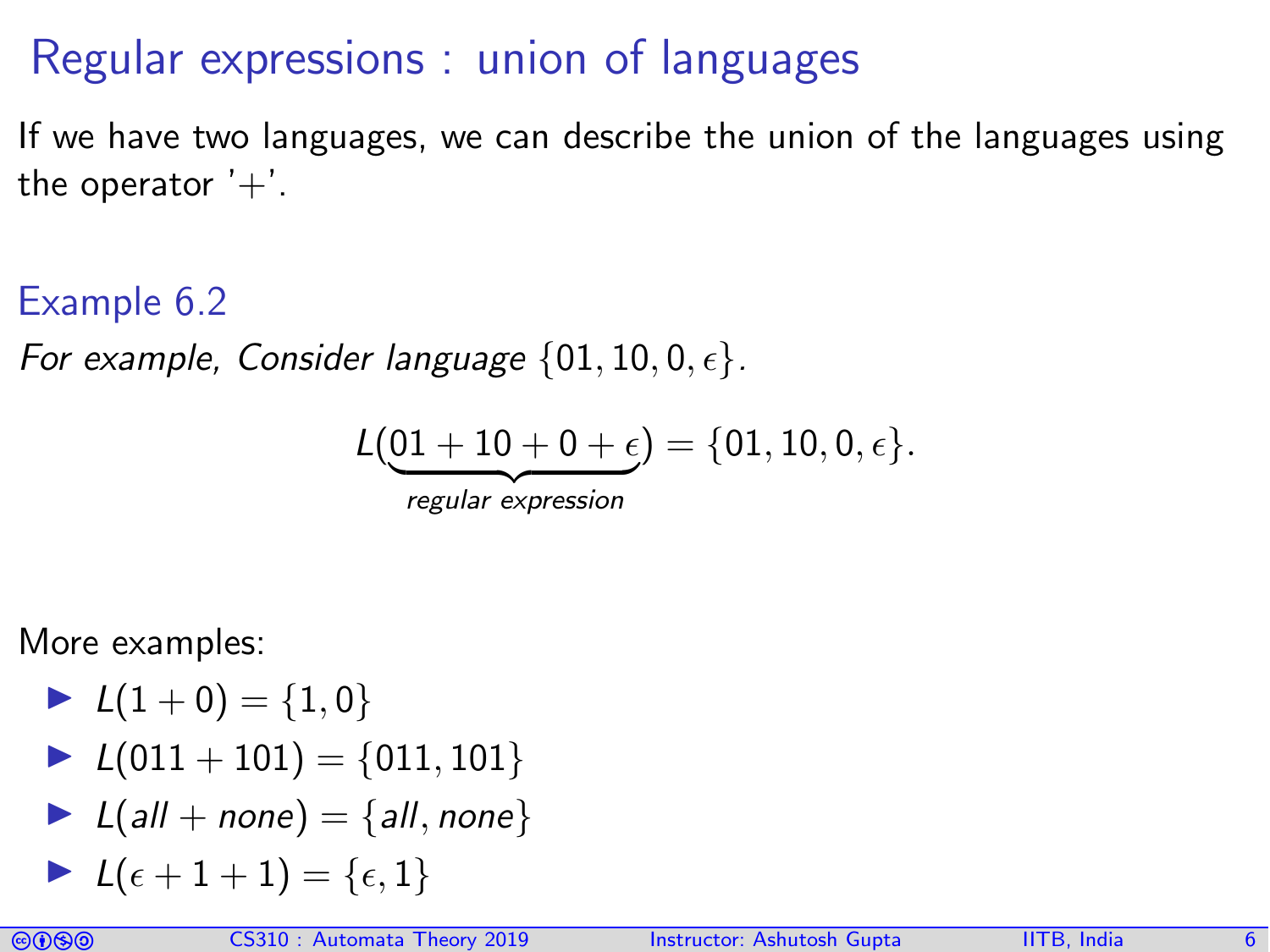## Regular expressions : concatenation

#### Definition 6.1

For regular expressions  $R_1$  and  $R_2$ , let regular expression  $R_1R_2$  define the language consist of words obtained by concatenating a word from  $L_1$  with a word from  $L_2$ , e. g.,

$$
L(R_1R_2) \triangleq \{ww'|w \in L(R_1) \wedge w' \in L(R_2)\}.
$$

#### Example 6.3

For example,  $L((0 + 1)1) = \{01, 11\}$ .

#### Exercise 6.1

List the words in the following languages

$$
\blacktriangleright \ L( (1+0)(10+11) ) =
$$

$$
\blacktriangleright \ L(\ (1+0)\emptyset \ ) =
$$

$$
\blacktriangleright \hspace{0.1cm} L(\hspace{0.1cm} \epsilon + (1+01)01 \hspace{0.1cm} ) =
$$

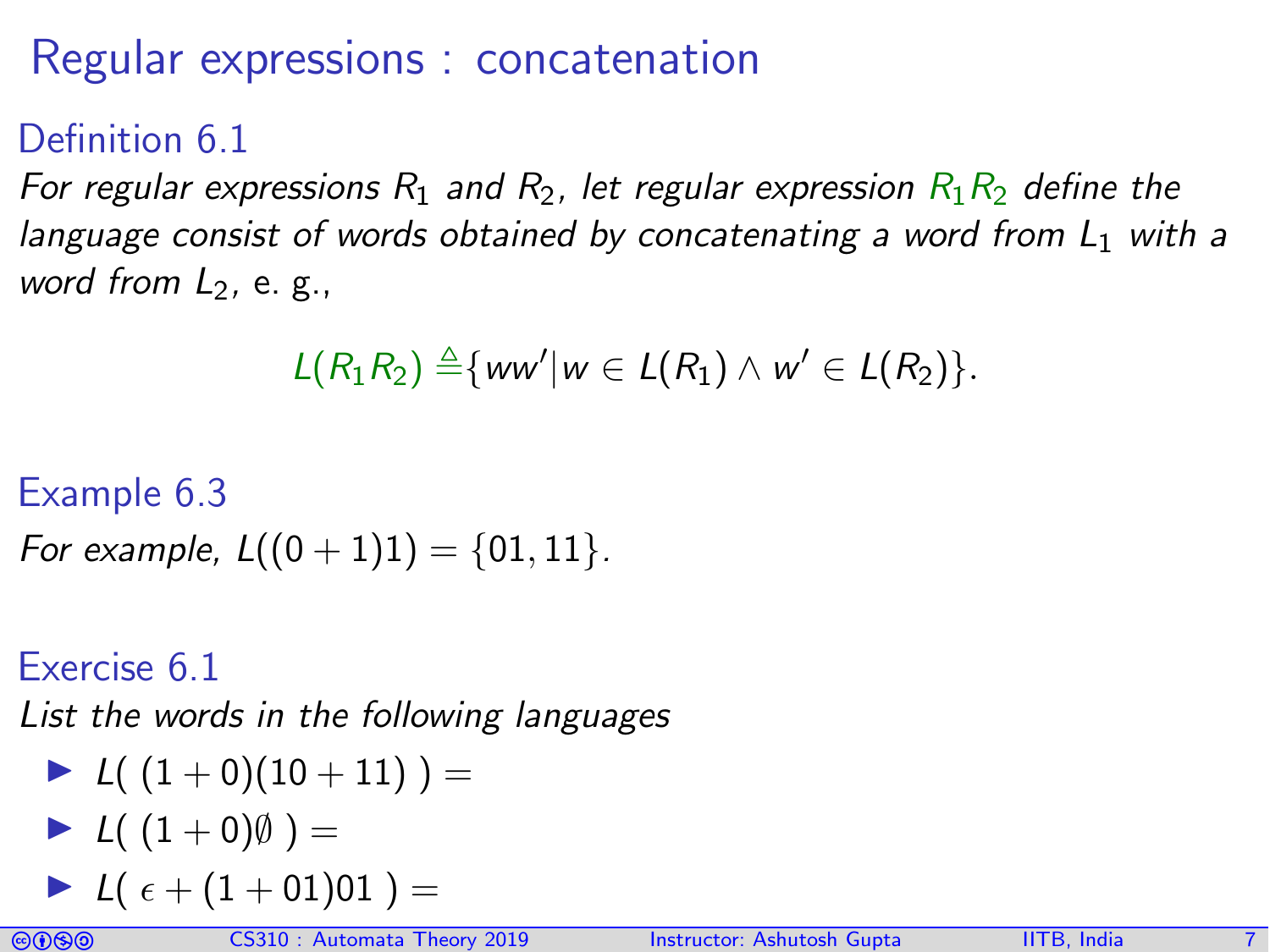#### Regular expressing : arbitary concatenations

We can define concatenations of unbounded number of languages.

Definition 6.2 Let  $R_1, R_2, \ldots, R_n$  be regular expressions.

 $L(R_1R_2 \ldots R_n) \triangleq L(R_1(R_2...R_n))$ 

Base case for  $n = 2$  is already defined in the previous slide.

Exercise 6.2

► 
$$
L((1+0)1(0+1)) =
$$
  
\n►  $L((1+0)\epsilon(0+1)) =$ 

Exercise 6.3

What is the value of  $L(R_1R_2...R_n)$  if  $n = 1$ ? or  $n = 0$ ?

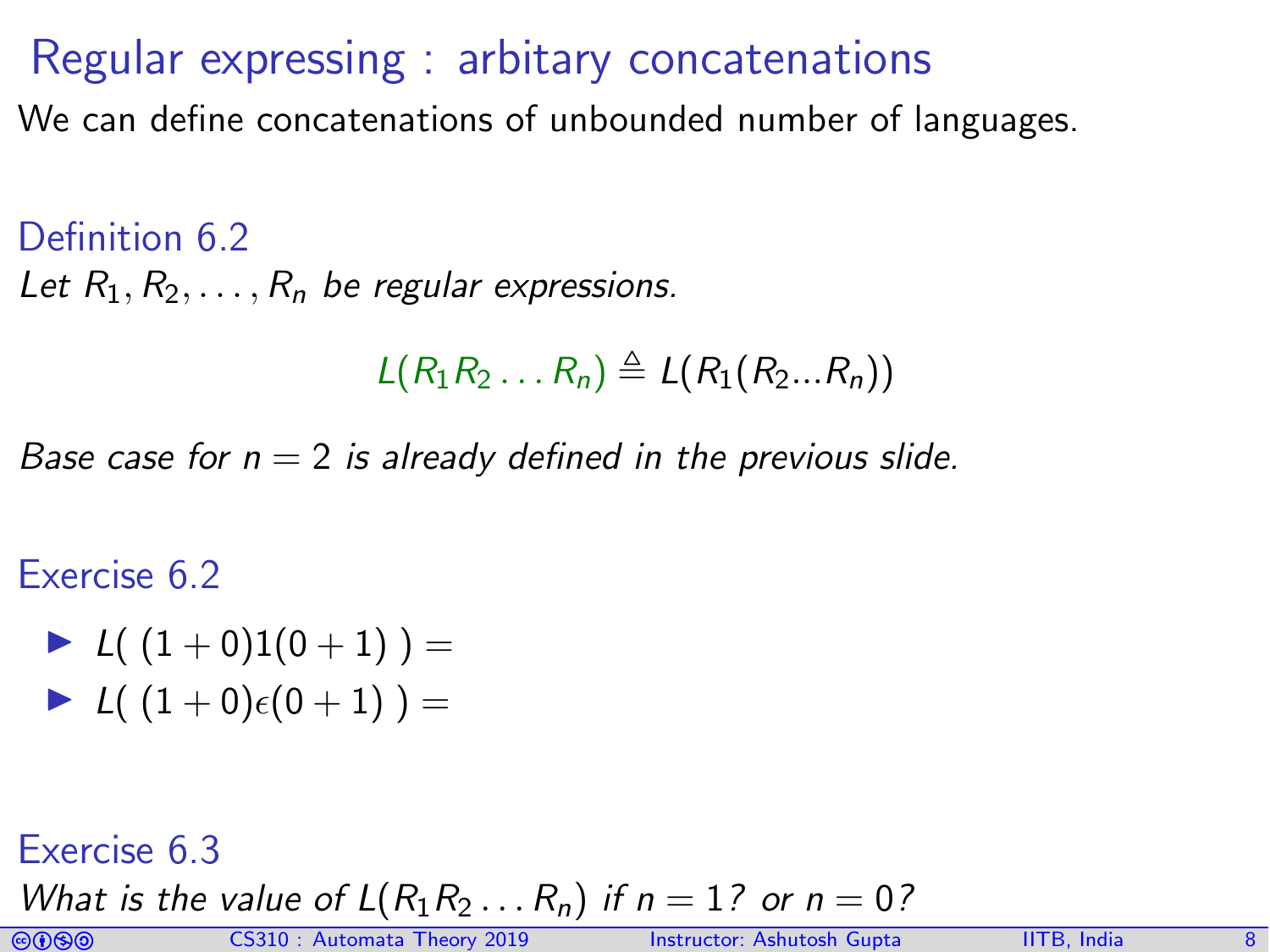## Regular expressions : Kleene star

Definition 6.3

For regular expression R, let  $R^*$  define the language consist of words obtained by concatenating words from  $L(R)$  some number of times, e. g.,

$$
L(R^*) \triangleq \bigcup_{n\geq 0} L(R...R).
$$

Example 6.4

For example,  $(01)^*$  defines  $\{\epsilon, 01, 0101, 010101, \dots\}$ .

Exercise 6.4

$$
\blacktriangleright \ 01^* =
$$

$$
\blacktriangleright \hspace{0.1cm} (0+1)^* =
$$

$$
\blacktriangleright \hspace{0.1cm} (0+1)^*0 =
$$

$$
\blacktriangleright \ \emptyset^* =
$$

$$
\blacktriangleright \epsilon^* =
$$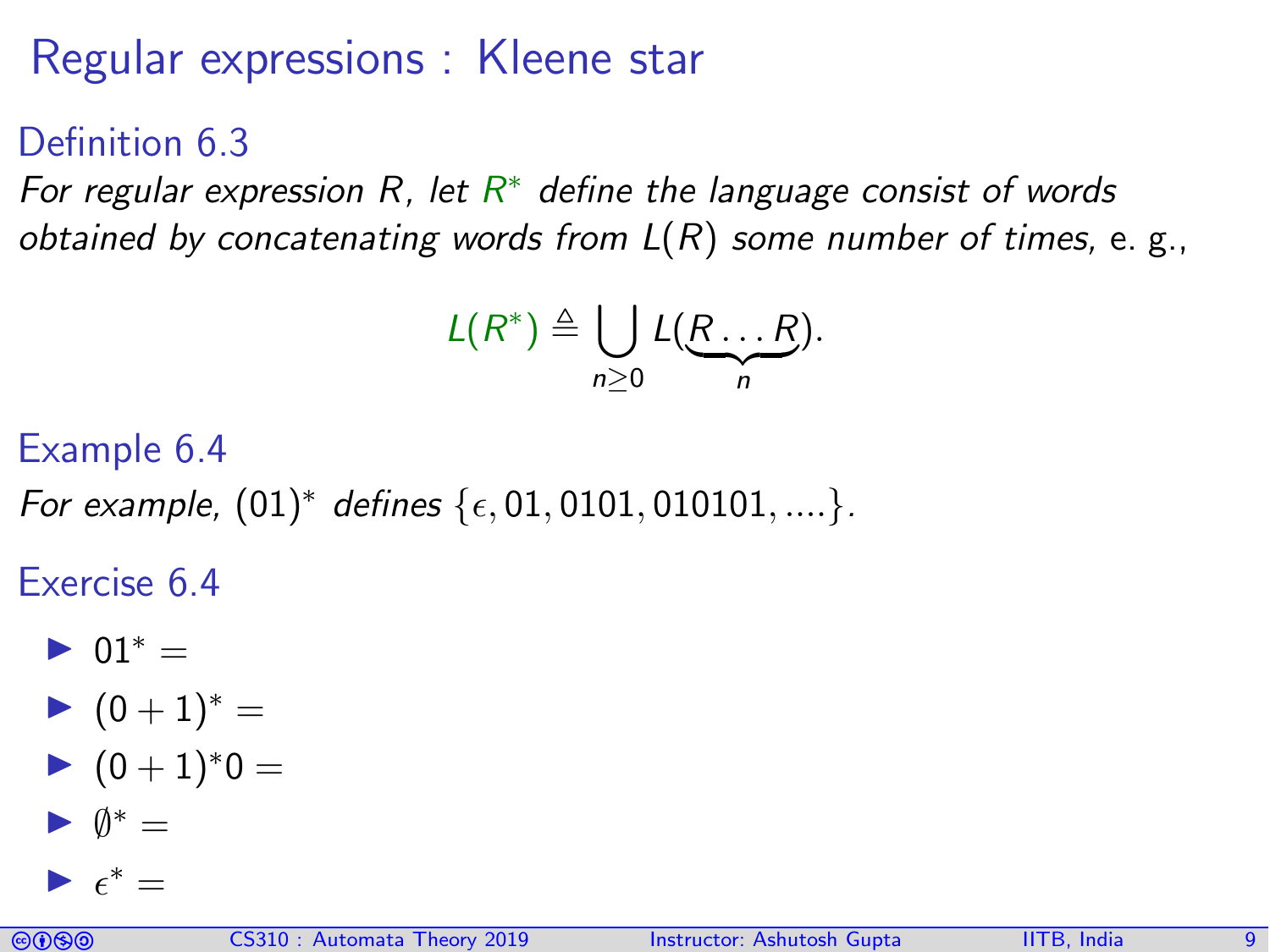#### Regular expressions as grammar

- 1. Alphabet
- 2. Empty language ∅
- 3. Union  $L_1 + L_2$
- 4. Concatenation  $L_1L_2$
- 5. Kleene star L<sup>∗</sup>

We can write down the above means of constructing regular expressions as a grammar

$$
L ::= \Sigma \mid \emptyset \mid L + L \mid LL \mid L^*
$$

- $\blacktriangleright$  L is being recursively defined
- $\vert$  separates different constructors
- Ls occuring in right hand sides are subexpressions
- Different occurrences of  $L$  are not required to be the same expressions

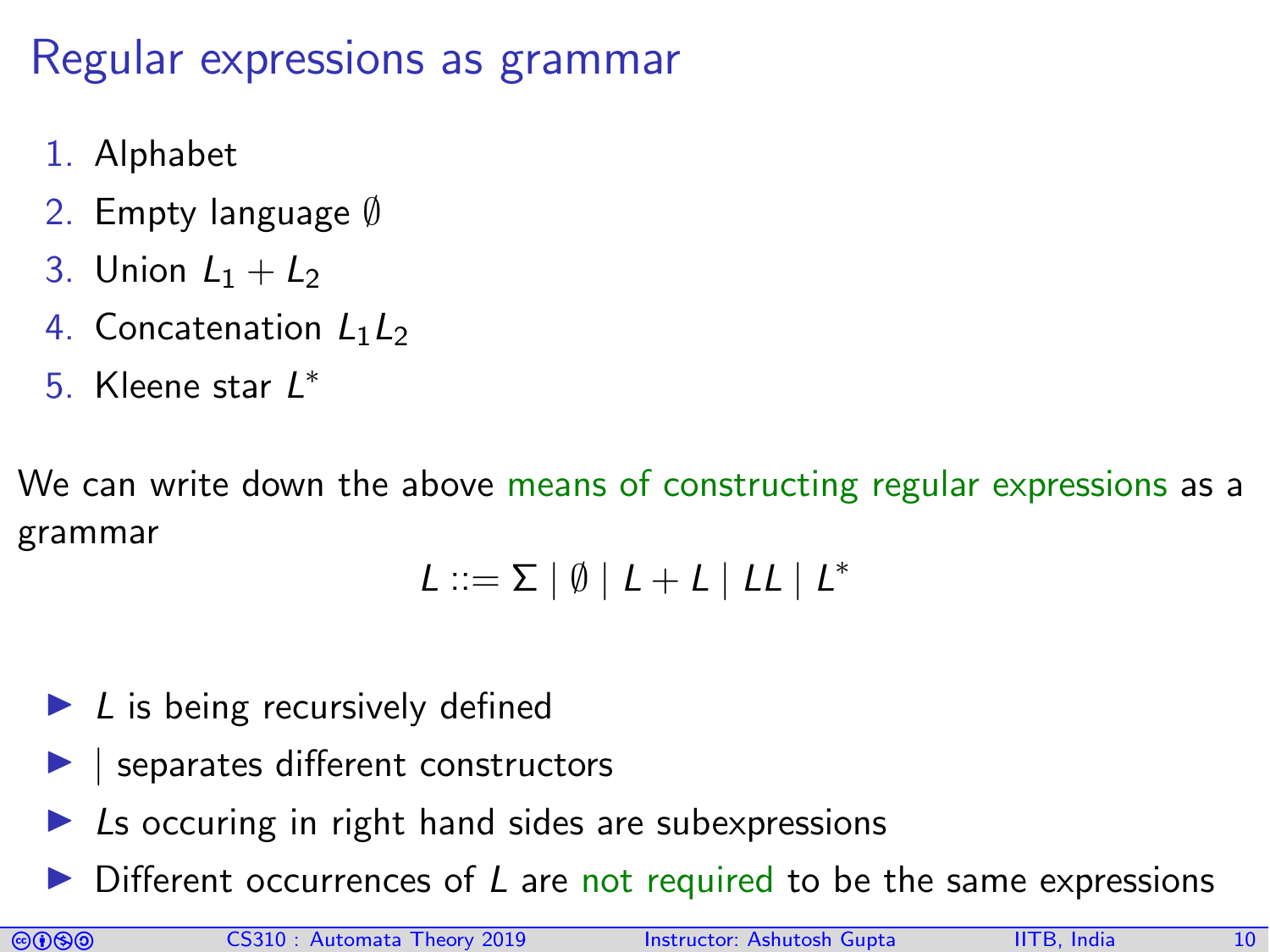## Example: regular expressions

Example 6.5

Let  $\Sigma = \{a, b, c\}$ . Regular expressions for

 $\blacktriangleright$  single letter words

$$
a+b+c \quad or \quad \Sigma
$$

words that contain at least one a.

 $\Sigma^*$ a $\Sigma^*$ 

words that contain at least one a or one b.

 $\Sigma^*(a+b)\Sigma^*$ 

words that contain at least one a and one b.

$$
\Sigma^* a \Sigma^* b \Sigma^* + \Sigma^* b \Sigma^* a \Sigma^*
$$

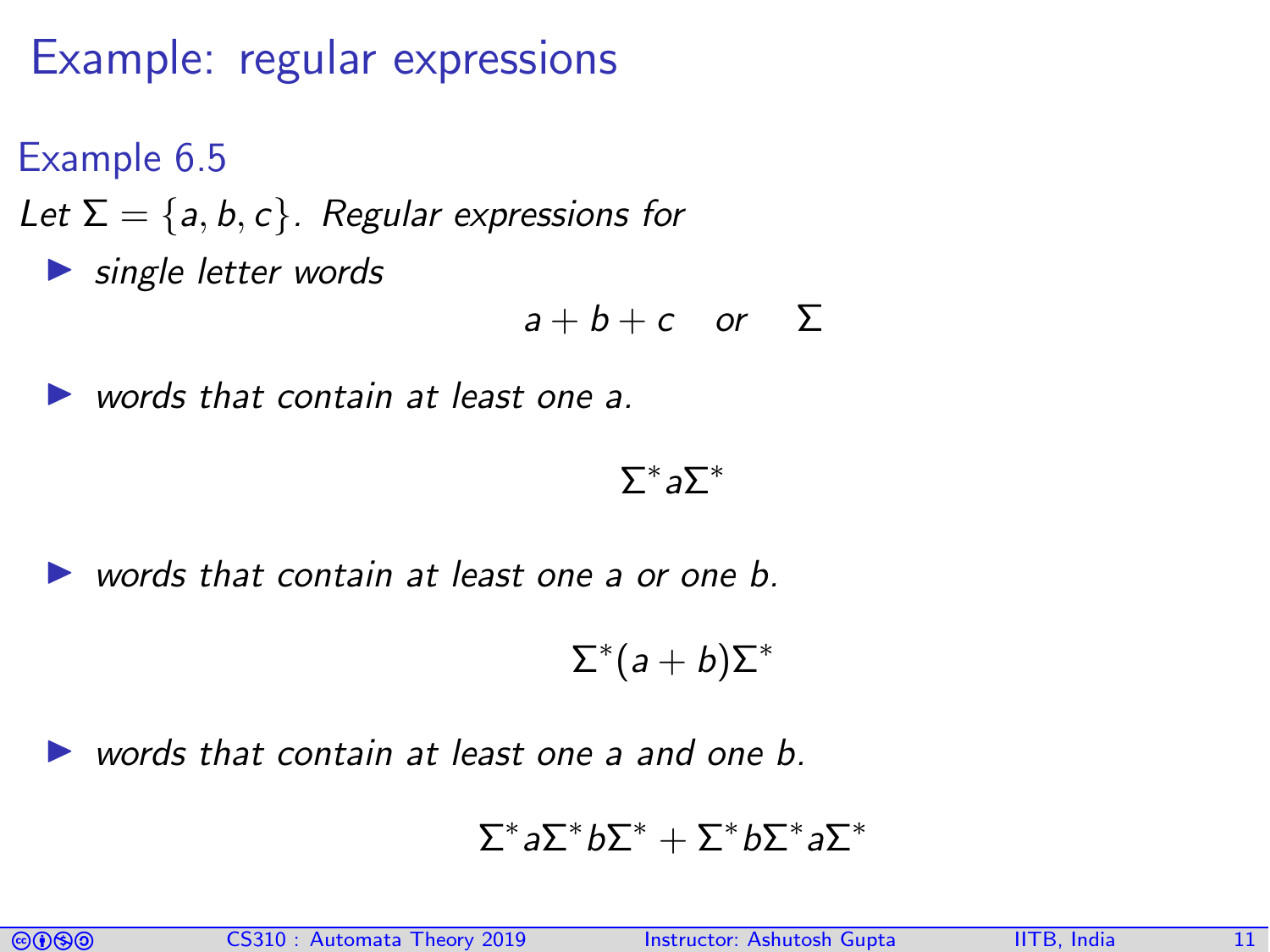#### Exercise: regular expressions

#### Exercise 6.5

Let  $\Sigma = \{0, 1\}$ . Give regular expressions for

- $\triangleright$  words such that no prefix have the difference between the number of 0s and 1s more than 1.
- words such that no prefix have the difference between the number of 0s and 1s more than 2

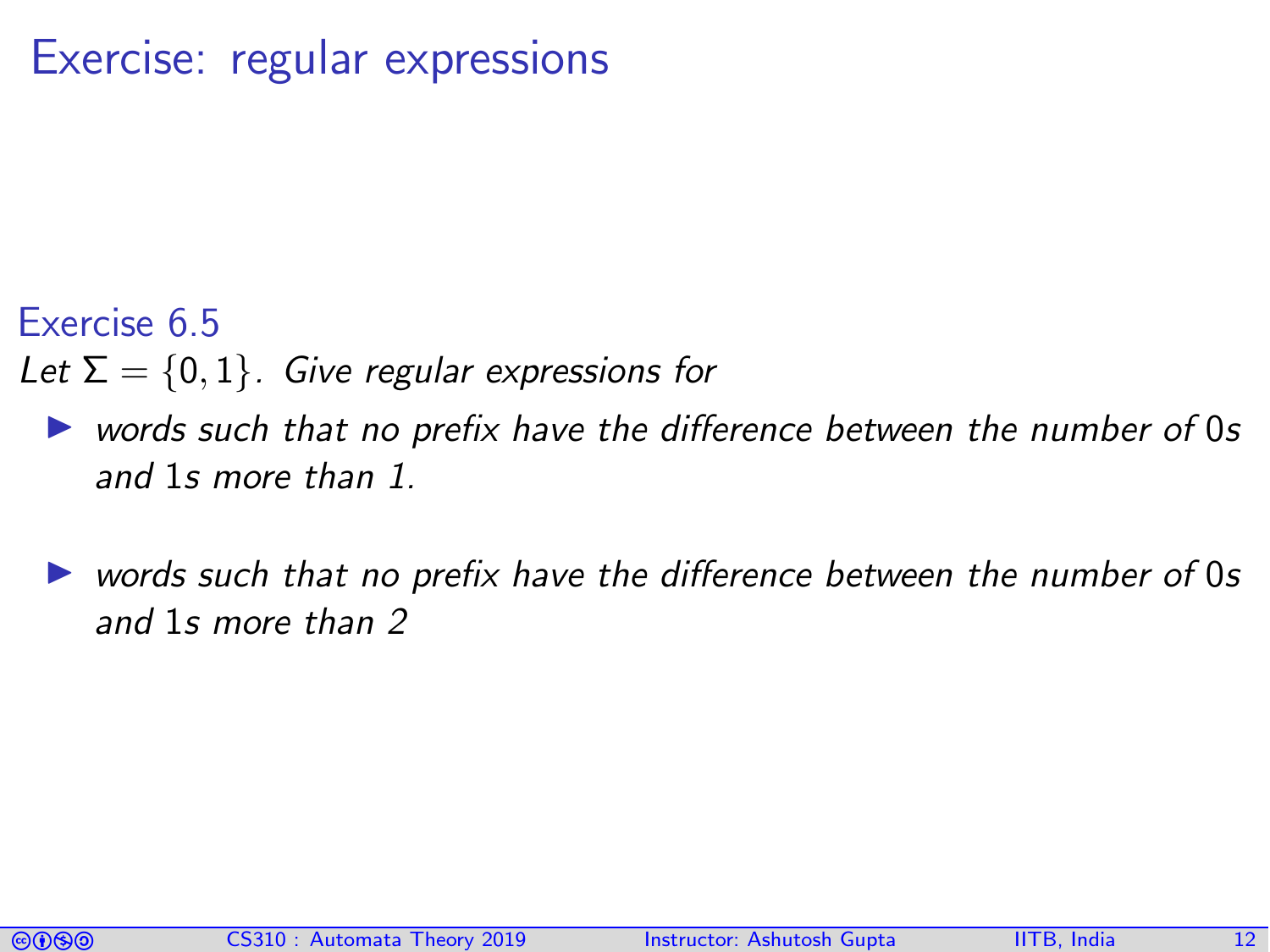#### Precedence order

We saw the use of parentheses to make regular expressions unambiguous.

We can reduce the burden of writing parentheses by defining precedence order. The following is decreasing order of precedence.

- $\blacktriangleright$  Kleene star
- $\blacktriangleright$  Concatenation
- **Union**

| <b>Example 6.6</b> | $(01) + (0)^* = 01 + 0^*$ | $(01) + (10) = 01 + 10$ |
|--------------------|---------------------------|-------------------------|
| <b>Example 6.6</b> | $(01) + (10) = 01 + 10$   |                         |
| <b>Example 6.6</b> | $(01) + (10) = 01 + 10$   |                         |

Exercise 6.6

Drop as many parentheses as possible.  $\blacktriangleright$   $(01)^* =$ 

$$
(10) + (1 + 01) =
$$

$$
= ((10)1)^*(0+1) =
$$

 $\blacktriangleright$  ((10)<sup>∗</sup> )  $* =$ 

coma CS310 : Automata Theory 2019 Instructor: [Ashutosh Gupta](http://www.cse.iitb.ac.in/~akg/) IITB, India 13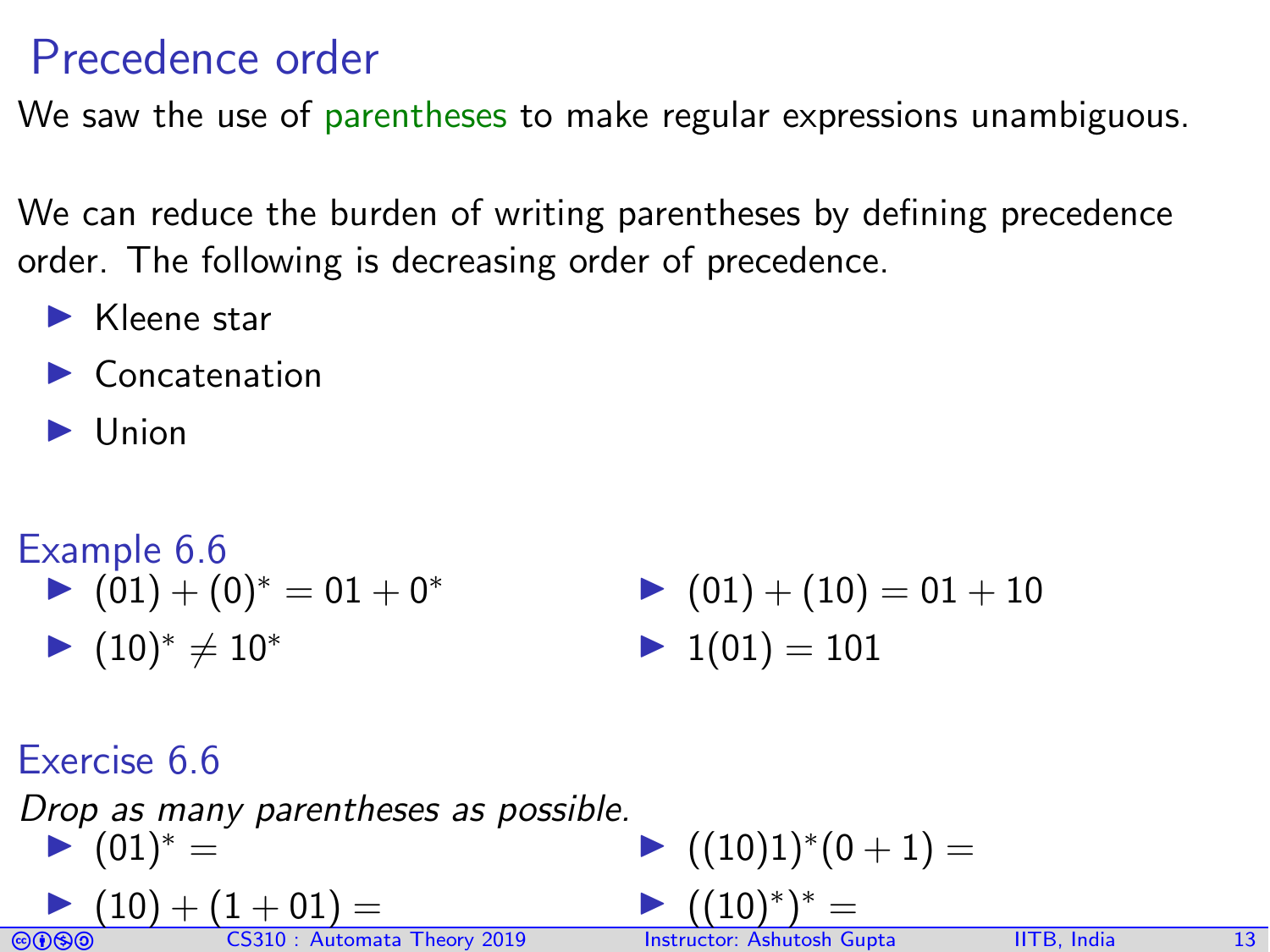## Topic 6.2

#### <span id="page-13-0"></span>[Regular expressions in programming languages](#page-13-0)

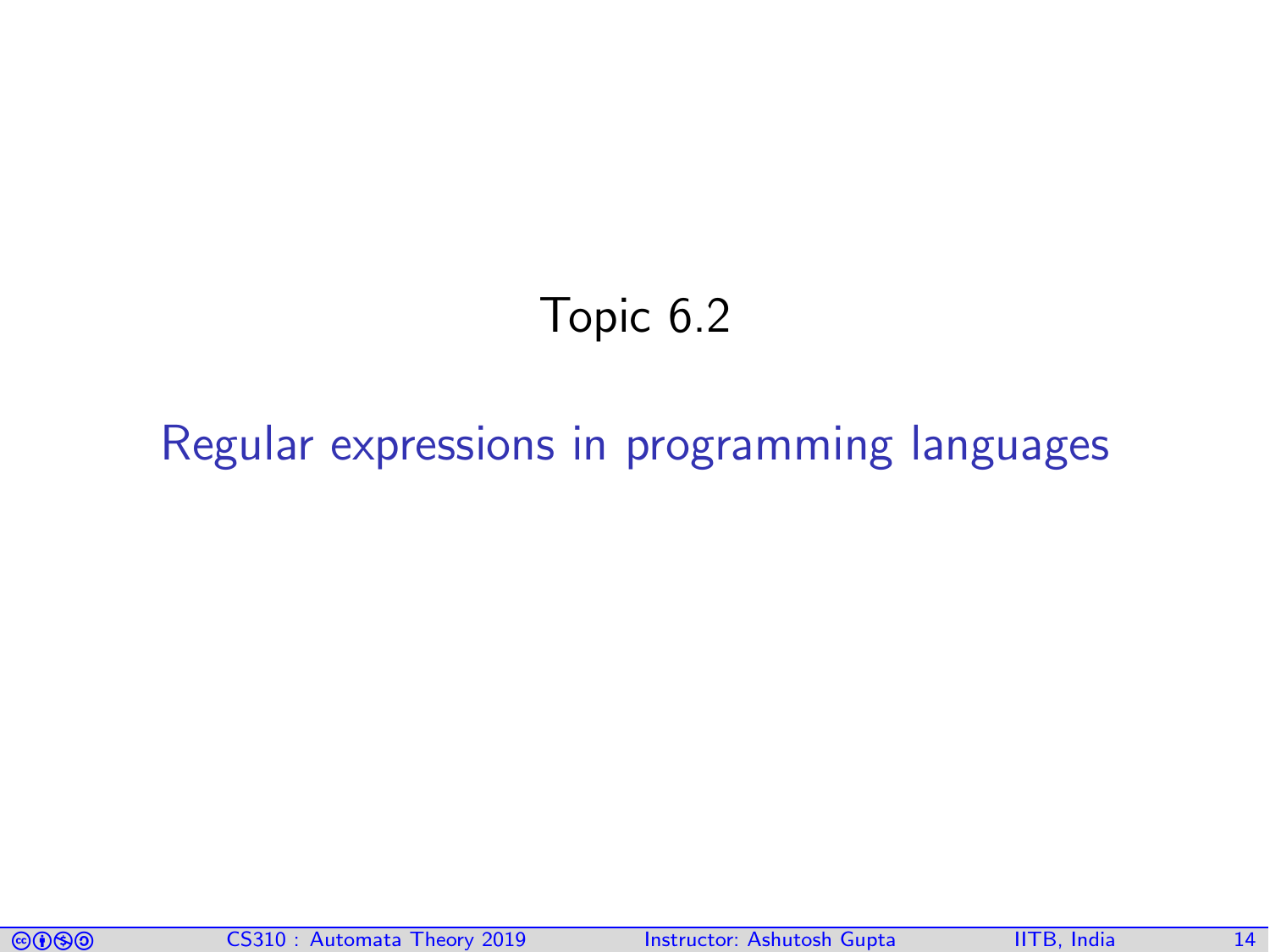Practical regular expressions!

Before understanding

#### the importance of regular expression

in the theory of computation, we should see

the practical importance of regular expressions.

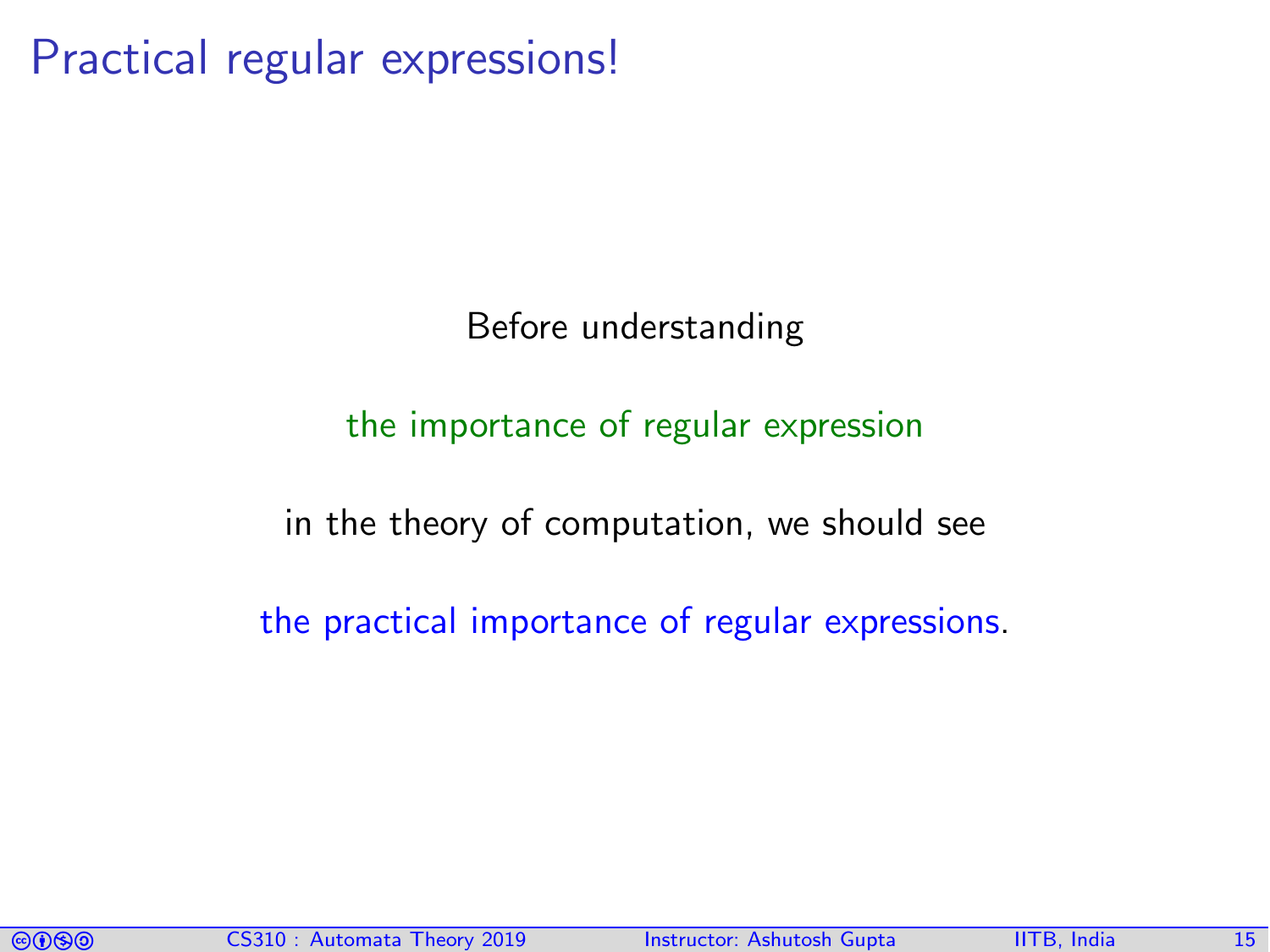Regular expressions for pattern matching

- Regular expressions are widely used to find patterns in texts.
- All languages provide libraries to handle regular expressions.
- We will present regular expressions in Python syntax (similar to PHP).

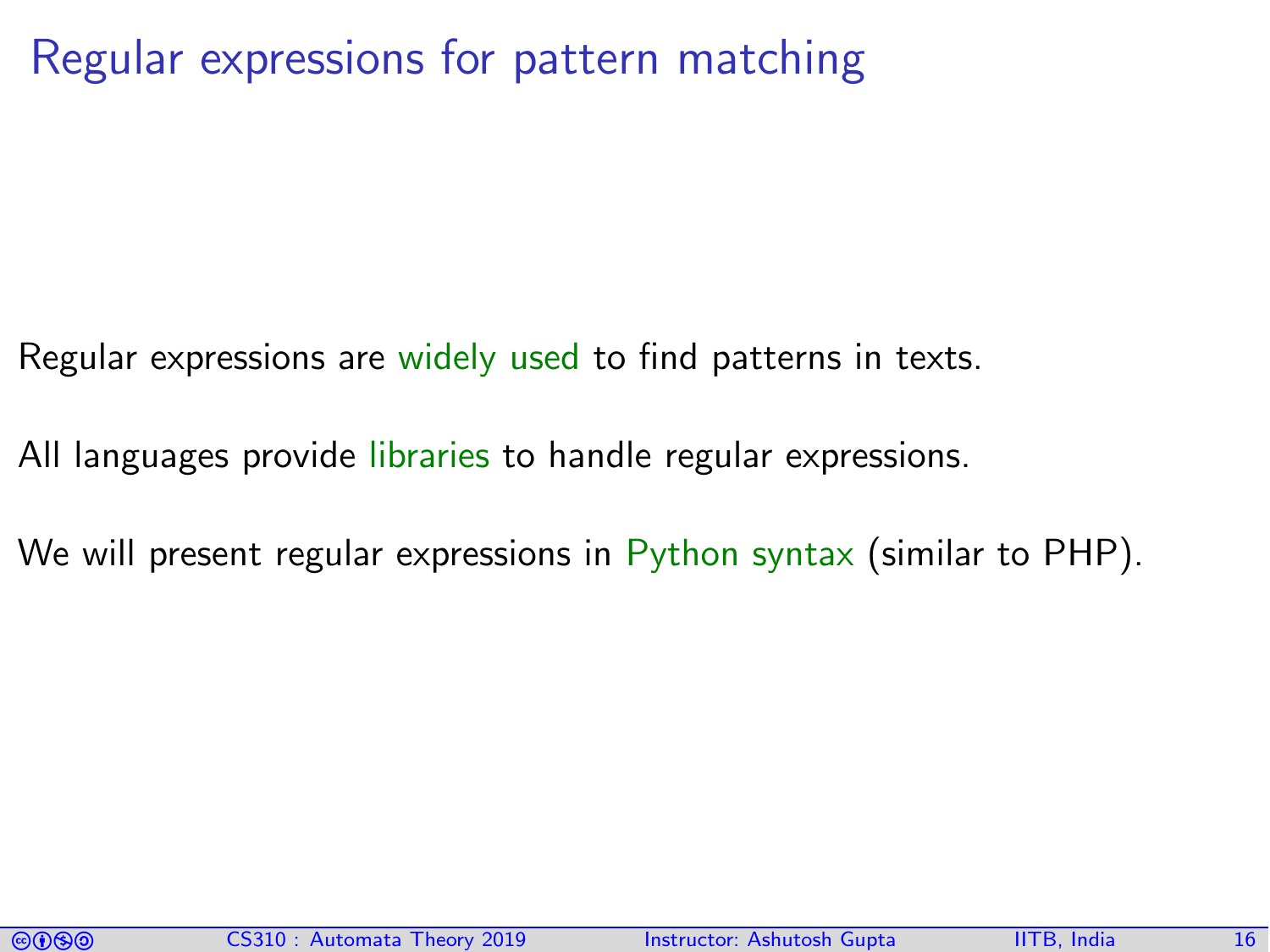## Matching problem

Let  $L$  be a given language and a word  $w$ .

```
Find all<sup>†</sup> longest subwords w' of w such that w' \in L.
```
 $^\dagger$ In case of overlapping subwords that are in  $\it L$ , one may be expected to report only the earlier one.

Example 6.7 Consider language  $L = 01(01)^*$  and word

01111001111000100101010110010110010011100000000

The blue highlighted words are the longest subwords that are in L.

Commentary: Longest is an important term. Often subwords of the matched word.

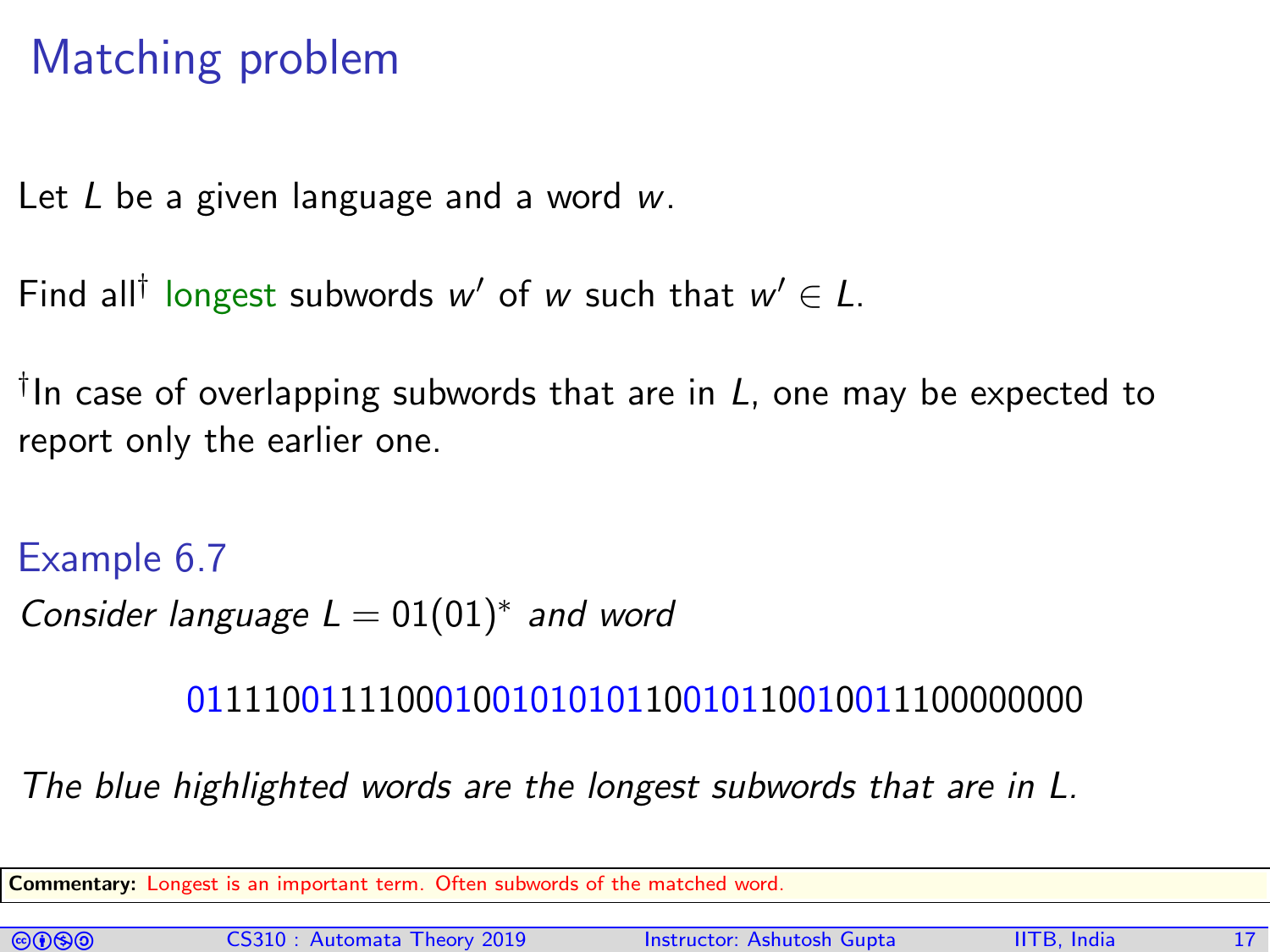## Regular expressions in PHP/Python

- $\blacktriangleright$  alphanumeric letters match with themselves
- **In** macros for special characters, e. g.,  $\ln$  for newline
- $\blacktriangleright$  | denotes union
- $\blacktriangleright$  ( ) denotes groupings
- $\triangleright$   $*$  denotes zero or more times repetition
- $\blacktriangleright$  + denotes one or more times repetition, *i.e.*, L+ = LL\*
- $\triangleright$  ? denotes zero or one time, *i.e.*, L? = (|L)

#### Example 6.8

The following are the regular expressions in PHP/Python

 $\triangleright$  0|1 either 0 or 1  $\bullet$  (0|1)\* repeated 0 or 1  $\triangleright$  0(0|1)+1 repeated 0 or 1 at least once  $\triangleright$  0|1|2|3|4|5|6|7|8|9 any numeric digit

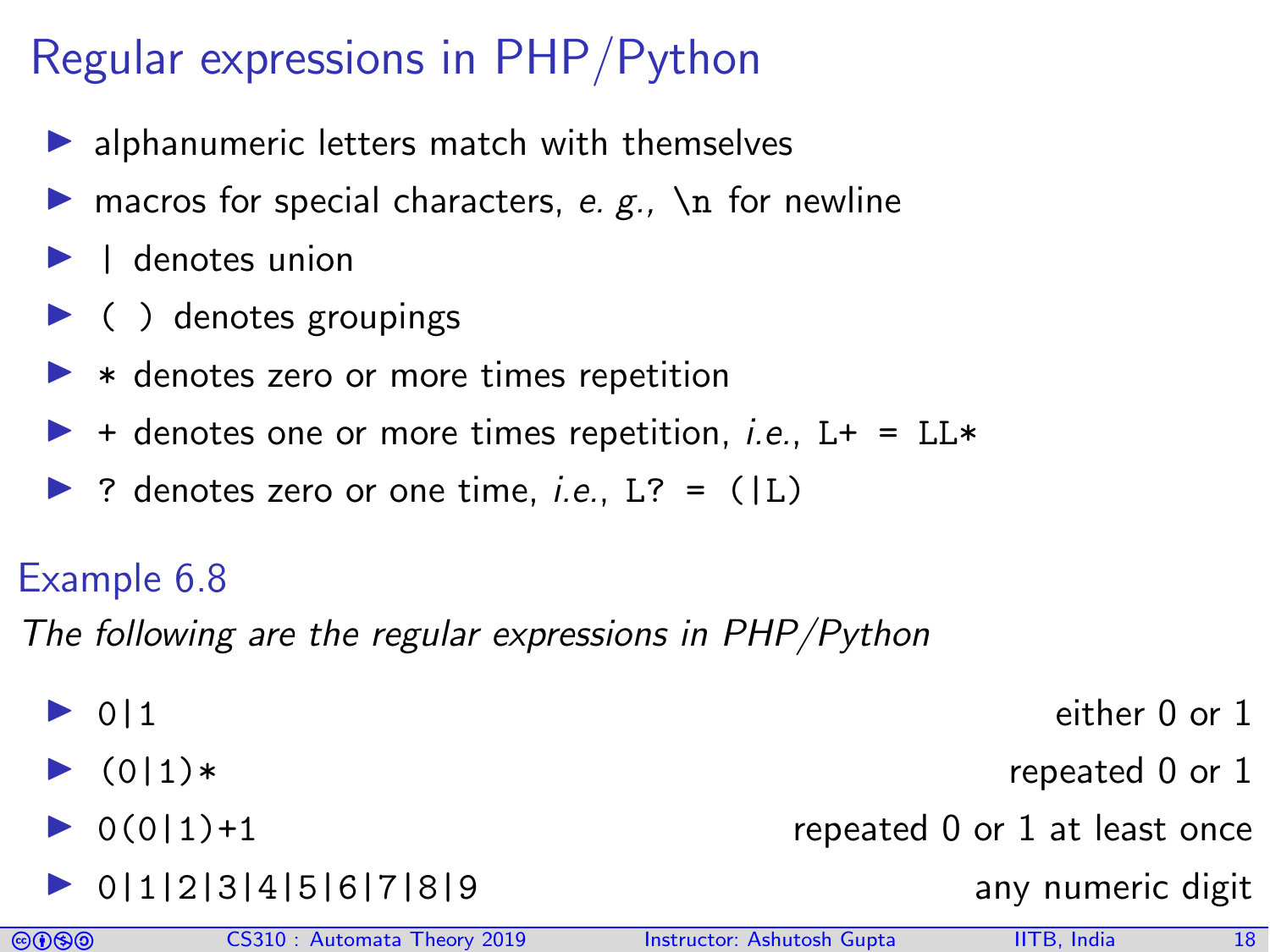#### Notational faluda :  $|$  and  $+$  in Python

We have already used  $|$  and  $+$  in our earlier notation.

However in python,

- $\blacktriangleright$  | is used to denote union instead of  $+$
- $\blacktriangleright$  + is used to denote one or more repetition of words.

A lot of computer science is about keeping up with the notation.

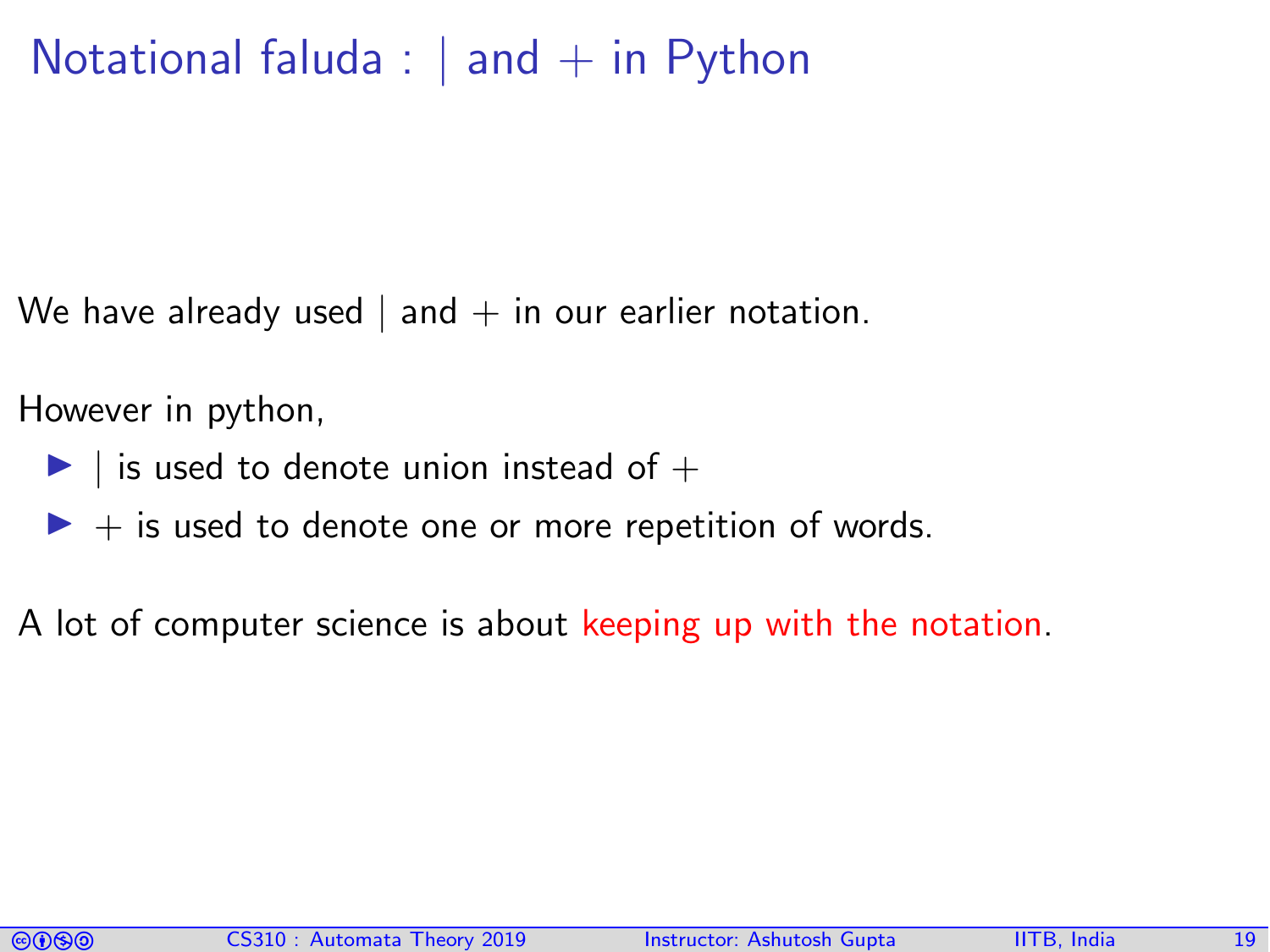## Regular matching in action

Please open the following URL in your browser

# <http://regex101.com/>

#### Exercise 6.7

Find the following string in the class pizza post for this lecture and paste in the second box of the webpage.

#### 01111001111000100101010110010110010011100000000

Write regular expressions to find

- $\triangleright$  substrings that are has only 0's and longer than 2
- substrings that do not contain 11.

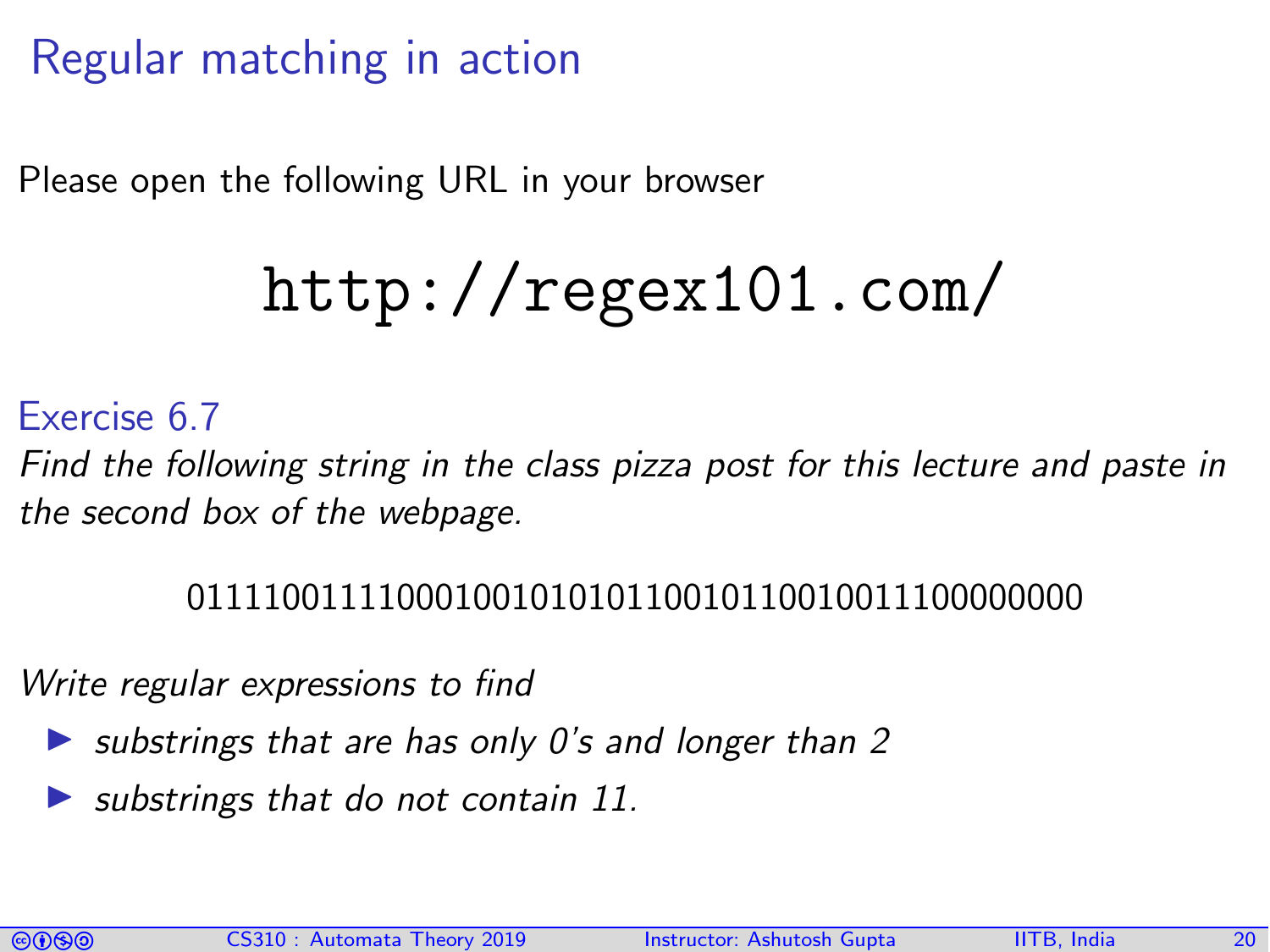#### Regular expressions macros

Writing regular expressions can be cumbersome

the programming languages provide macros

|                               | $\blacktriangleright \backslash d$    | matches with any digit                                                           |
|-------------------------------|---------------------------------------|----------------------------------------------------------------------------------|
|                               | $\blacktriangleright \vee_{W}$        | matches with any alphabet                                                        |
|                               | $\blacktriangleright$ [a-s]           | matches with range of characters                                                 |
|                               | $\blacktriangleright$ [ $\hat{a}$ -s] | matches with characters not in the range                                         |
| $\blacktriangleright$ .       |                                       | matches with any character except newline                                        |
|                               | • $a{3,6}$                            | repeat a from 3 to 6 times                                                       |
| $\blacktriangleright$ $\land$ |                                       | indicates start of string or after newline                                       |
| $\triangleright$ \$           |                                       | indicates end of string or before newline                                        |
|                               |                                       | $\blacktriangleright$ dozens more (look into the right drop down and click on i) |

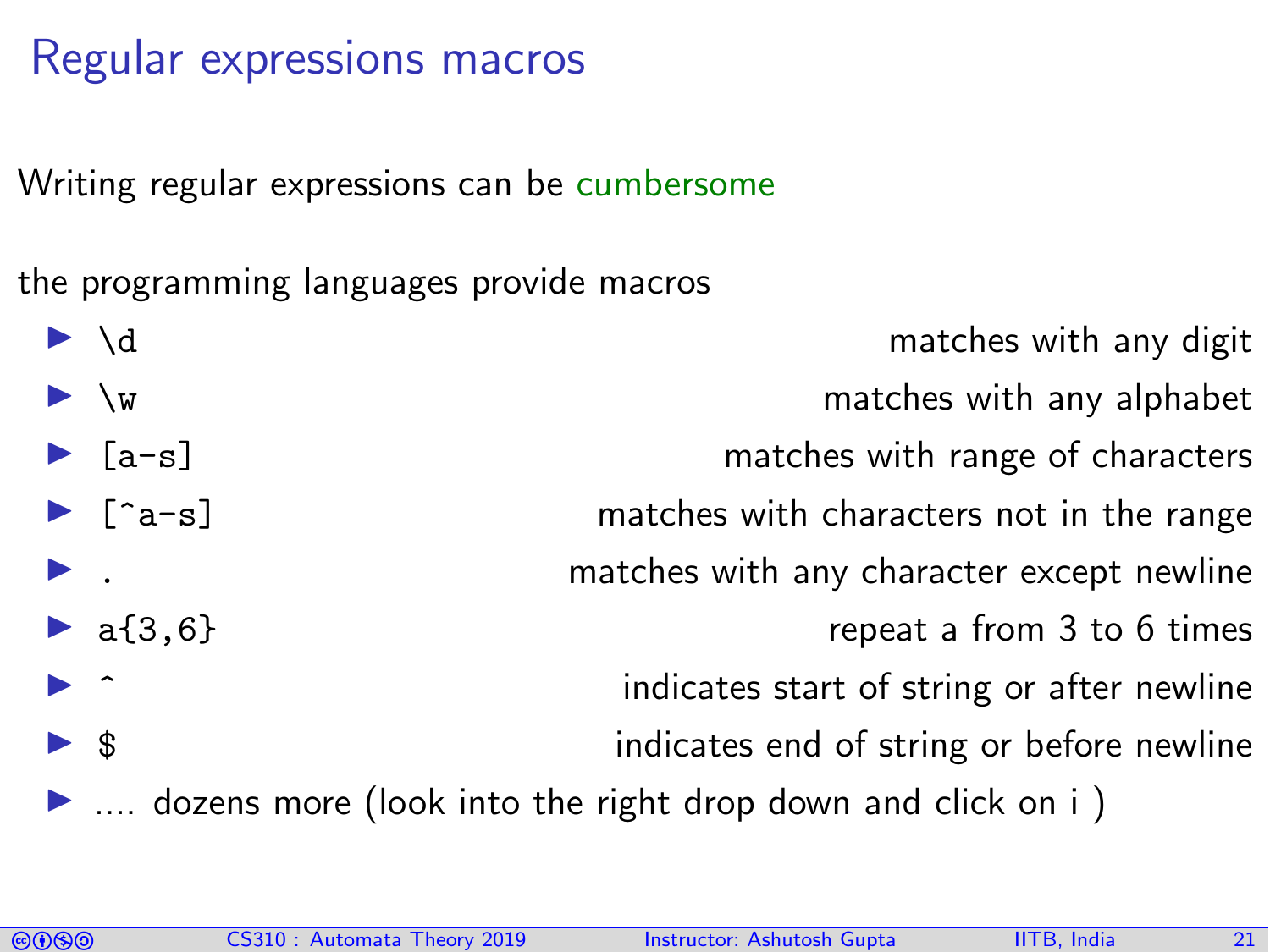Now we will get back to the study of languages.

How regular expressions relate to NFAs?

To be continued...